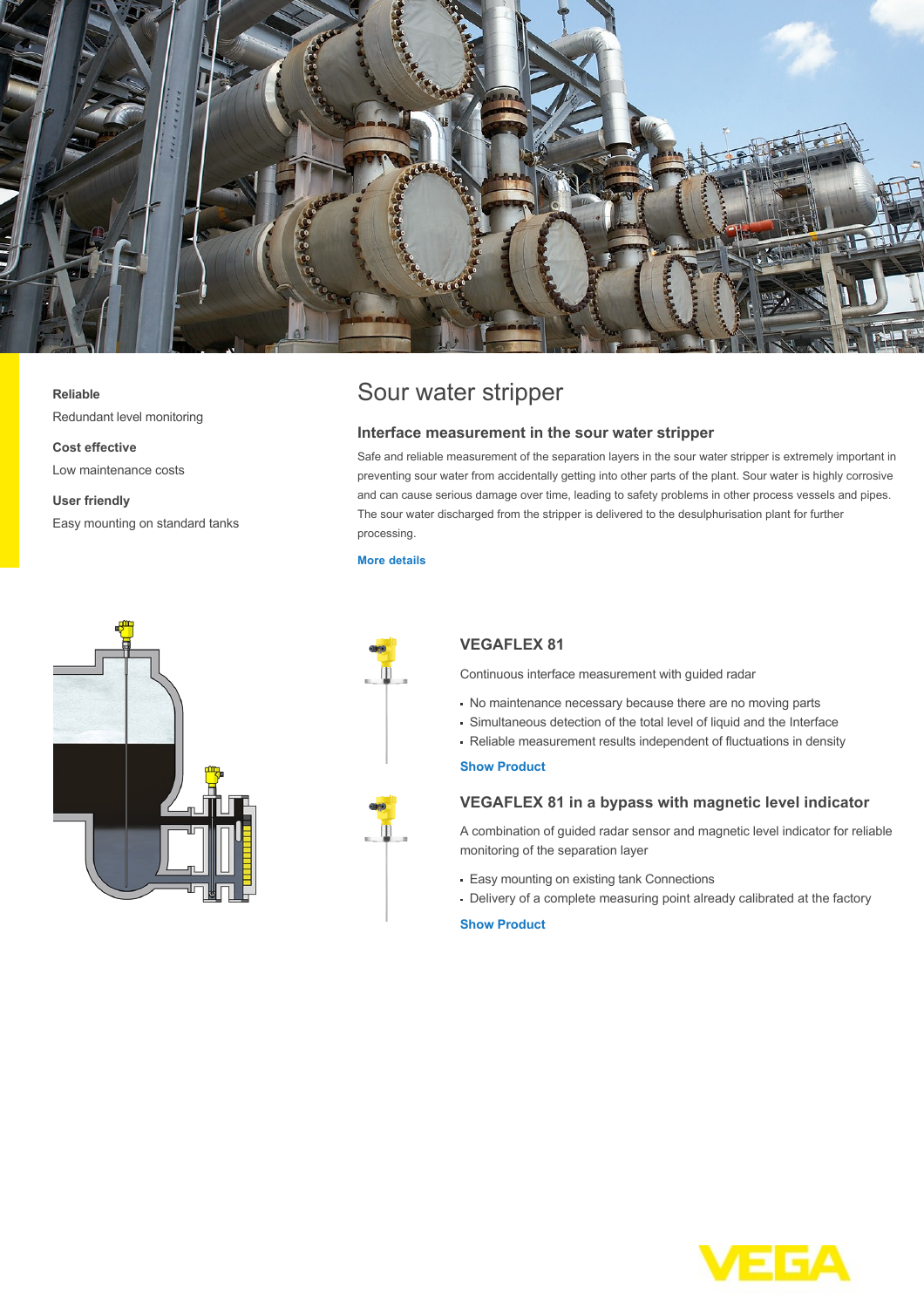| <b>VEGAFLEX 81</b>                                                                                          | <b>VEGAFLEX 81 in a bypass with magnetic</b>                                                  |
|-------------------------------------------------------------------------------------------------------------|-----------------------------------------------------------------------------------------------|
| <b>Show Product</b>                                                                                         | level indicator                                                                               |
|                                                                                                             | <b>Show Product</b>                                                                           |
|                                                                                                             |                                                                                               |
|                                                                                                             |                                                                                               |
|                                                                                                             |                                                                                               |
|                                                                                                             |                                                                                               |
|                                                                                                             |                                                                                               |
|                                                                                                             |                                                                                               |
| <b>Measuring range - Distance</b>                                                                           |                                                                                               |
| 75 m                                                                                                        | <b>Measuring range - Distance</b>                                                             |
| <b>Process temperature</b>                                                                                  | 75 m                                                                                          |
| $-60$ 200 °C                                                                                                | <b>Process temperature</b>                                                                    |
|                                                                                                             | $-60$ 200 °C                                                                                  |
| Process pressure                                                                                            |                                                                                               |
| $-1$ 40 bar                                                                                                 | Process pressure                                                                              |
| Accuracy                                                                                                    | $-1$ 40 bar                                                                                   |
| $±2$ mm                                                                                                     | Accuracy                                                                                      |
|                                                                                                             | ± 2 mm                                                                                        |
| Version                                                                                                     |                                                                                               |
| Basic version for exchangeable cable $\varnothing$ 2; $\varnothing$ 4 mm                                    | Version                                                                                       |
| Basic version for exchangeable rod ø 8 mm<br>Basic version for exchangeable rod ø 12 mm                     | Basic version for exchangeable cable ø 2; ø 4 mm<br>Basic version for exchangeable rod ø 8 mm |
| Coax version ø 21.3 mm for ammonia application                                                              | Basic version for exchangeable rod ø 12 mm                                                    |
| Coax version ø 21.3 mm with single hole                                                                     | Coax version ø 21.3 mm for ammonia application                                                |
| Coax version ø 21.3 mm with multiple hole                                                                   | Coax version ø 21.3 mm with single hole                                                       |
| Coax version ø 42.2 mm with multiple hole                                                                   | Coax version ø 21.3 mm with multiple hole                                                     |
| Exchangeable rod ø 8 mm                                                                                     | Coax version ø 42.2 mm with multiple hole                                                     |
| Exchangeable rod ø 12 mm<br>Exchangeable cable ø 2 mm with gravity weight                                   | Exchangeable rod ø 8 mm<br>Exchangeable rod ø 12 mm                                           |
| Exchangeable cable ø 4 mm with gravity weight                                                               | Exchangeable cable ø 2 mm with gravity weight                                                 |
| Exchangeable cable ø 2 mm with centering weight                                                             | Exchangeable cable ø 4 mm with gravity weight                                                 |
| Exchangeable cable ø 4 mm with centering weight                                                             | Exchangeable cable ø 2 mm with centering weight                                               |
| Exchangeable cable ø 4 mm without weight                                                                    | Exchangeable cable ø 4 mm with centering weight                                               |
| exchangeable, PFA-coated cable ø4 mm with non-coated                                                        | Exchangeable cable ø 4 mm without weight                                                      |
| centering weight                                                                                            | exchangeable, PFA-coated cable ø4 mm with non-coated<br>centering weight                      |
| <b>Materials, wetted parts</b>                                                                              |                                                                                               |
| <b>PFA</b>                                                                                                  | <b>Materials, wetted parts</b>                                                                |
| 316L                                                                                                        | <b>PFA</b>                                                                                    |
| Alloy C22 (2.4602)<br>Alloy 400 (2.4360)                                                                    | 316L<br>Alloy C22 (2.4602)                                                                    |
| Alloy C276 (2.4819)                                                                                         | Alloy 400 (2.4360)                                                                            |
| Duplex (1.4462)                                                                                             | Alloy C276 (2.4819)                                                                           |
| 304L                                                                                                        | Duplex (1.4462)                                                                               |
|                                                                                                             | 304L                                                                                          |
| <b>Threaded connection</b><br>$\geq$ G <sup>3</sup> / <sub>4</sub> , $\geq$ <sup>3</sup> / <sub>4</sub> NPT | <b>Threaded connection</b>                                                                    |
|                                                                                                             | ≥ G <sup>3</sup> / <sub>4</sub> , ≥ <sup>3</sup> / <sub>4</sub> NPT                           |
| <b>Flange connection</b>                                                                                    |                                                                                               |
| $\geq$ DN25, $\geq$ 1"                                                                                      | <b>Flange connection</b>                                                                      |
|                                                                                                             | $\geq$ DN25, $\geq$ 1"                                                                        |
| Seal material                                                                                               | Seal material                                                                                 |
| <b>EPDM</b><br><b>FKM</b>                                                                                   | <b>EPDM</b>                                                                                   |
| <b>FFKM</b>                                                                                                 | <b>FKM</b>                                                                                    |
| Silicone FEP coated                                                                                         | <b>FFKM</b>                                                                                   |
| Borosilicate glass                                                                                          | Silicone FEP coated                                                                           |
|                                                                                                             | Borosilicate glass                                                                            |
| <b>Housing material</b><br>Plastic                                                                          | <b>Housing material</b>                                                                       |
| Aluminium                                                                                                   | Plastic                                                                                       |

# **VEGA**